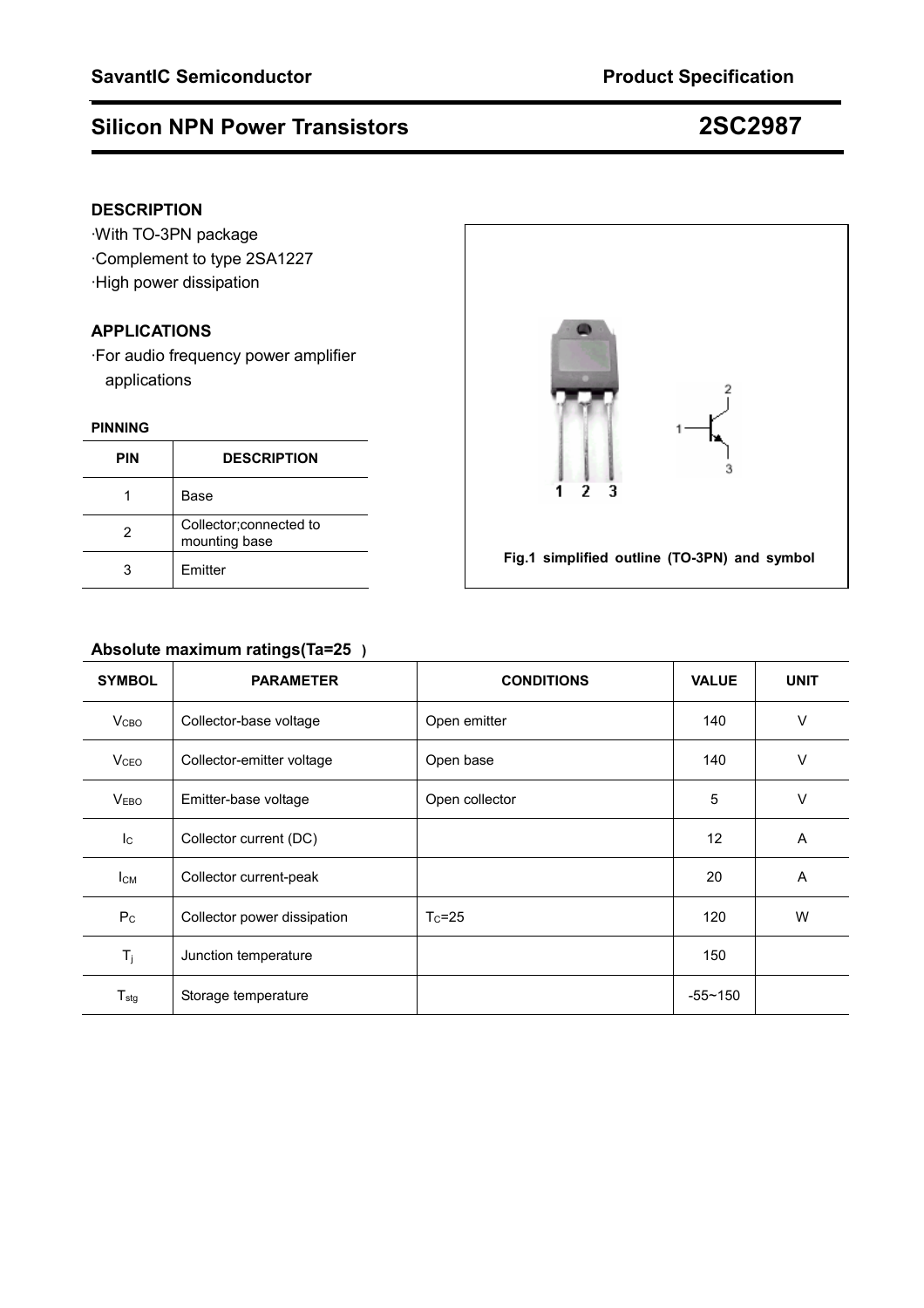# **Silicon NPN Power Transistors 2SC2987**

## **CHARACTERISTICS**

## **Tj=25 unless otherwise specified**

| <b>SYMBOL</b>      | <b>PARAMETER</b>                     | <b>CONDITIONS</b>              | <b>MIN</b> | TYP. | <b>MAX</b> | <b>UNIT</b> |
|--------------------|--------------------------------------|--------------------------------|------------|------|------------|-------------|
| $V_{CEsat}$        | Collector-emitter saturation voltage | $I_C = 5A$ ; $I_B = 0.5A$      |            | 0.6  | 1.5        | $\vee$      |
| $V_{\text{BEsat}}$ | Base-emitter saturation voltage      | $I_C = 5A$ ; $I_B = 0.5A$      |            | 1.4  | 2.0        | $\vee$      |
| I <sub>CBO</sub>   | Collector cut-off current            | $V_{CB} = 140V$ ; $I_E = 0$    |            |      | 50         | μA          |
| $I_{EBO}$          | Emitter cut-off current              | $V_{EB} = 3V$ ; $I_C = 0$      |            |      | 50         | μA          |
| $h_{FE-1}$         | DC current gain                      | $I_C = 2A$ ; $V_{CE} = 5V$     | 60         |      | 320        |             |
| $h_{FE-2}$         | DC current gain                      | $I_{C}$ =5A : $V_{CF}$ =5V     | 40         |      |            |             |
| $f_T$              | <b>Transition frequency</b>          | $I_{C}$ =1A : $V_{CF}$ =5V     |            | 50   |            | <b>MHz</b>  |
| $C_{OB}$           | Collector output capacitance         | $I_F=0$ ; f=1MHz; $V_{CB}=10V$ |            | 190  |            | pF          |

# ◆ h<sub>FE-1</sub> Classifications

| R      |         |         |
|--------|---------|---------|
| 60-120 | 100-200 | 160-320 |